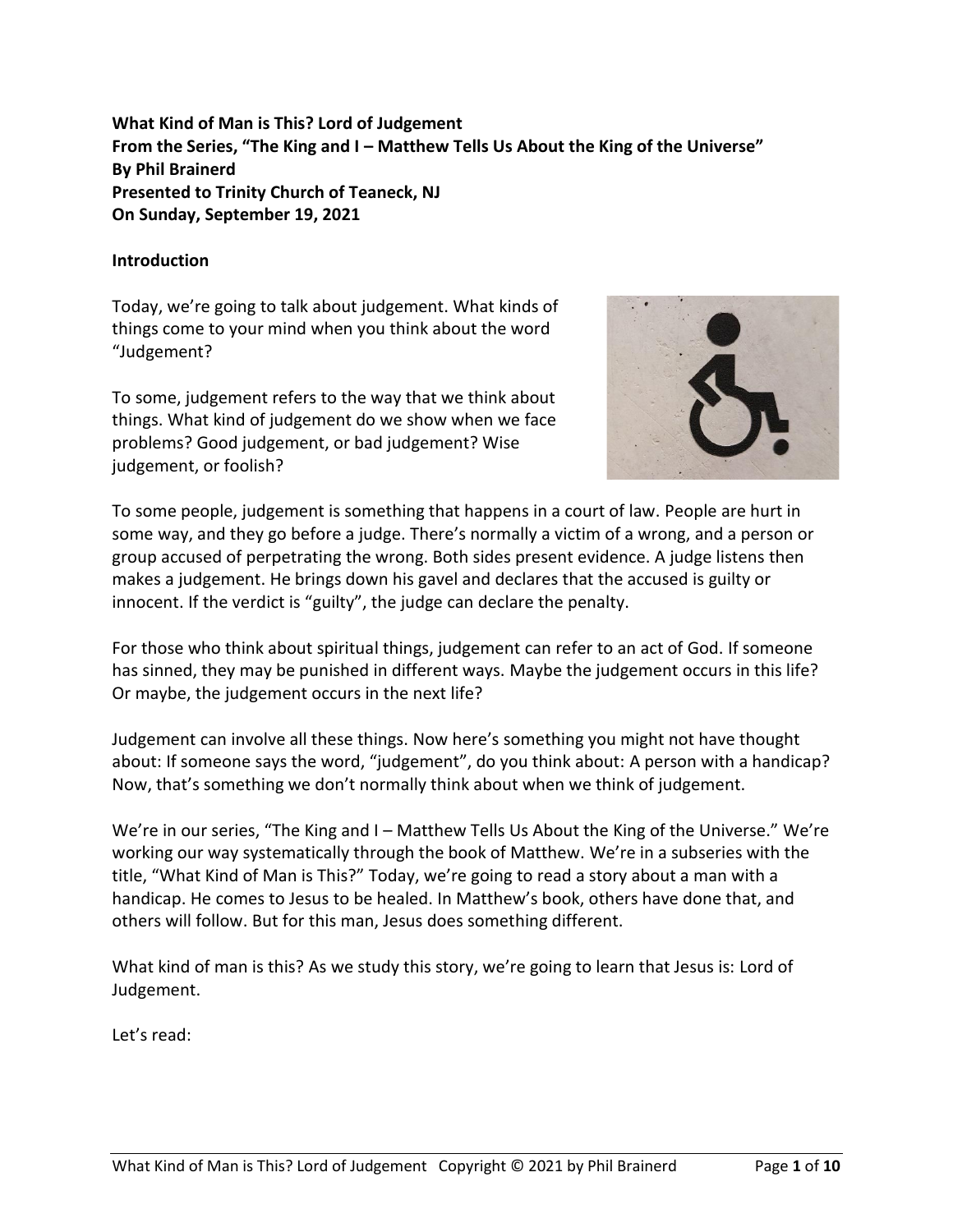1 Jesus stepped into a boat, crossed over and came to his own town. 2 Some men brought to him a paralyzed man, lying on a mat. When Jesus saw their faith, he said to the man, "Take heart, son; your sins are forgiven." (Matthew 9:1-2)

#### **I. Jesus Forgives Sins**

As we look at this story, the first thing we're going to see is that Jesus forgives sins. If you've been in churches for any length of time, you know that. In fact, you've heard it many times - It's a big part of our message in the Christian church. *But in those days, Jesus was not yet known for that.* The story we're reading today is one of the first times he's made forgiveness a major emphasis of his ministry.

Let's learn more details: Jesus has just returned from a boat trip over the sea of Galilee. He has returned to a place called, "His own town." Although he was raised in Nazareth, we learned in Matthew chapter 4 that Jesus was now calling the city of Capernaum his home. Capernaum was a town on the northwest shore of the Sea of Galilee. That town was more central to travel in the region. Also, Peter had some family members who lived there.

In the story, we're told that some people brought a paralyzed man to Jesus. The man had to be carried on a mat, or a stretcher. Jesus, as the story goes, was impressed by their faith. What made Jesus so impressed?

The gospel writers Luke and Mark both tell this story as well. Let's get an important detail from Mark:

2 And many were gathered together, so that there was no more room, not even at the door. And he was preaching the word to them. 3 And they came, bringing to him a paralytic carried by four men. (Mark 2:2-4)

If you recall in our last few sessions, we learned that Jesus was not always happy with big crowds. Here we can see why. Jesus often taught outdoors, but sometimes you have to come inside. This led to a crowded room. Imagine the scene: People are packed like sardines. There's an overflow going out the door.

What kind of people were there? Luke tells us that:

17 On one of those days, as he was teaching, Pharisees and teachers of the law were sitting there, who had come from every village of Galilee and Judea and from Jerusalem. (Luke 5:17)

So, we have a crowded room. We have people from all over the country of Israel. Pharisees, teachers of the law. In that culture, these were *important* people.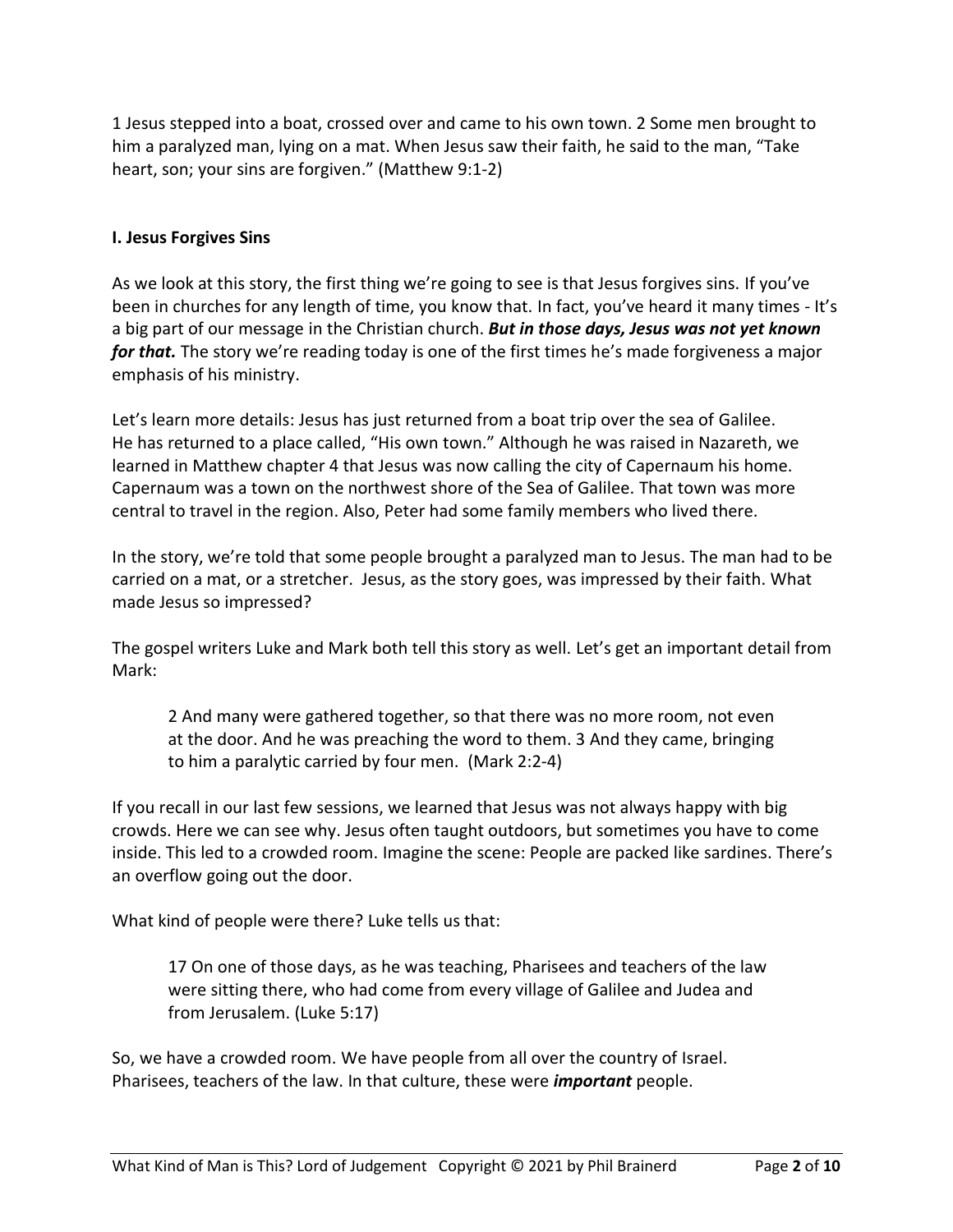While this is going on, some men bring a man who is paralyzed. He can't move at all, so he has to be carried. Today, we have all kinds of ways to help people with handicaps. We can help them to lead meaningful lives. Not in those days. This man could do nothing. So, unlike everyone else at the gathering, he was decidedly unimportant. Fortunately for him, his friends didn't think so.

This man must have had some very dedicated friends - They thought he was very important. We don't know how far they had to travel with their friend. It might have been quite a distance. Whatever it was, they had to carry him the entire way. And, to them, the trip was worth it.

So, imagine this: We have a man who has suffered, perhaps for a long time. He's paralyzed. Every day, his friends watch him waste away. Then, they all hear that there is a man named Jesus. He can heal people from terrible afflictions. So, this little band puts together a stretcher, and they carry their friend. Then, they reach the place where Jesus is teaching. They all must have been excited - Very excited. Years of suffering are about to be gone. But then, as they get to the building where Jesus is, they find out they can't get in. It's too crowded. The door is blocked. Maybe they ask if they can get in. However, some self-appointed door keeper tells them to go away - Only *important people* get to see Jesus on that day.

In the modern world, men aren't supposed to cry. In the ancient world, there was no such rule. In the face of such horrible disappointment, it might have been tempting to weep.

If it was, these men didn't sit around for long - They had an idea.

4 And when they could not get near him because of the crowd, they removed the roof above him, and when they had made an opening, they let down the bed on which the paralytic lay. (Mark 2:4)

So we have a crowded room, with everyone listening to Jesus. In spite of the fact that it's crowded, it's very proper and orderly. Suddenly, one man notices some dust on his shoulder. He flicks it off and wonders where it came from. He looks to the left – He looks to the right. Then he makes the mistake of looking up - And he gets dust in his eye. Now everyone looks up. When they do, they see a hole forming in the roof. When the hole is big enough, a man on a stretcher is lowered into the room with ropes.

If you were sitting in that room, what would you be thinking? We could speculate on that one for a long time. But we know exactly what Jesus was thinking: He was thinking, "those men have faith."

What did they have faith in? They certainly had faith that Jesus could heal the paralyzed man. More than that, they had faith that Jesus was good. They had faith that Jesus would care. They had faith that Jesus would treat them as though they were just as important as anyone else in the room.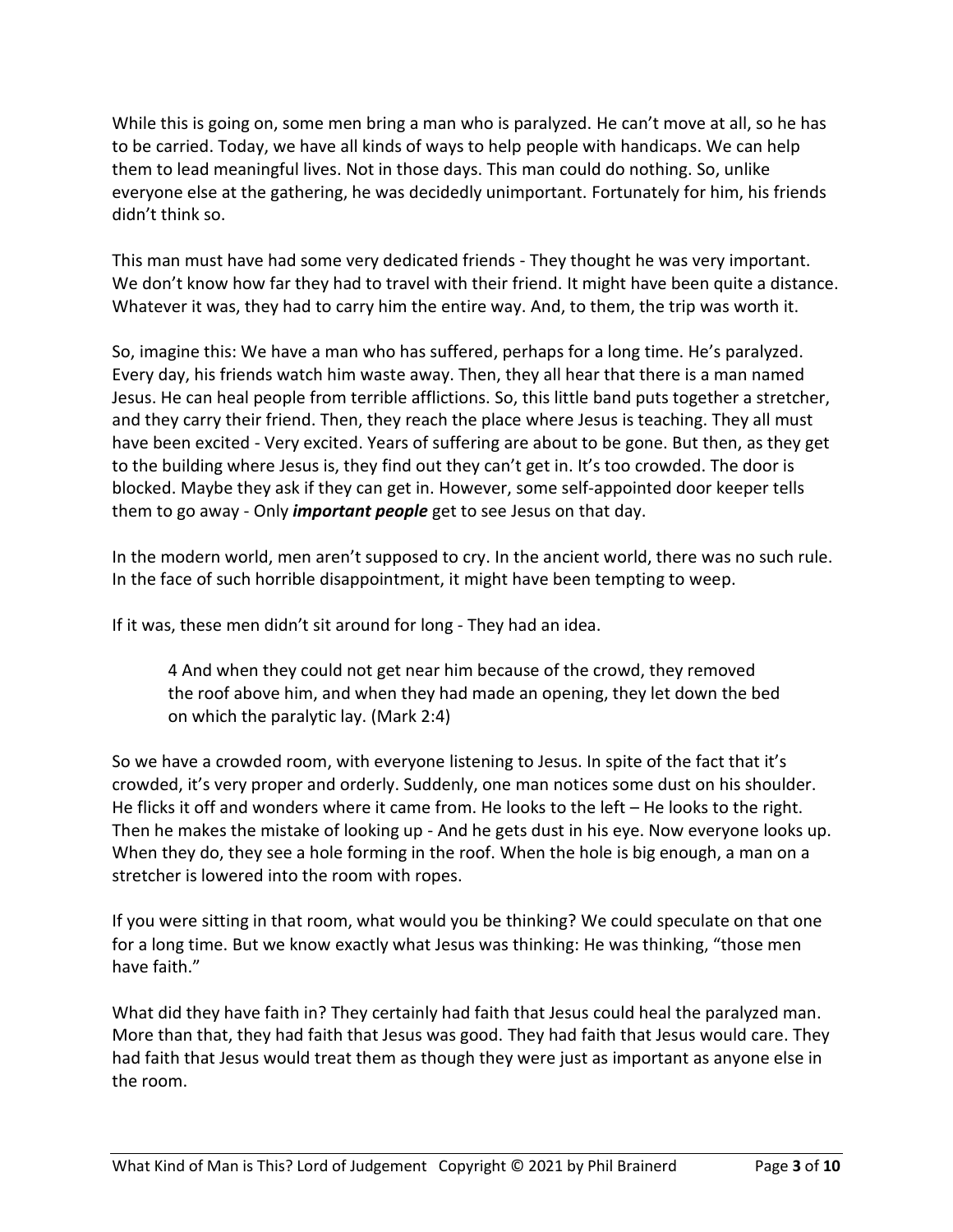Apparently, there was one bit of faith that was especially held by the paralyzed man. You see, in those days, in ancient Israel, many people thought that there was a direct connection between sin and bad things happening in someone's life. We see an example of that over in John's gospel. He tells the following story:

1 As he went along, he saw a man blind from birth. 2 His disciples asked him, "Rabbi, who sinned, this man or his parents, that he was born blind?" 3 "Neither this man nor his parents sinned," said Jesus, "but this happened so that the works of God might be displayed in him. (John 9:1-3)

From this we can see that the idea of a direct relationship between sin and misfortune was a common misconception. In the minds of many, if someone was born blind, someone must have sinned. It may have been the parents, or it may have been the victim. Jesus was quick to point out that there is no such connection. However, it took a while for that fact to get out.

From this, we could guess that the man who was paralyzed may have been concerned. Maybe he thought, "Jesus will think I'm a sinner." We could go even further. Perhaps this man had a tender heart? Maybe it wasn't just what others might think. Maybe he was aware of sin in his life. In the minds of many in that day, a sinful heart would eliminate any chance he would have with a man so clearly righteous as Jesus.

But then, there was something about Jesus. Perhaps this man, the paralytic, had been in the crowd when Jesus presented his great manifesto just a few days before. Jesus started by teaching that the Kingdom of God belonged to the poor in spirit - People who were aware of their sin and spiritual bankruptcy before God. Jesus then said that those who mourn over their sin should be happy, because one day they would be comforted. He said that the meek were blessed, because they would inherit the earth.

It sure sounded like a poor man, a crippled man, a meek man, a sinful man, could come to Jesus for help. This man believed it. And his friends believed it. They had faith.

In other cases, when people asked Jesus for help, he gave it to them. But for this man, Jesus says something very special. When Jesus saw their faith, he said to the man, "Take heart son; your sins are forgiven."

These men had faith in Jesus. Faith that he had the power to heal. Faith that he was good, and that he would care about them. Faith that he would treat them as though they were as important as anyone in the room - *And faith that he would forgive their sins.*

Why would Jesus forgive sins? Because he is the Lord of Judgement. When sinful people come to him, Jesus can do one of two things: He can declare guilt. He can declare guilt, and then declare forgiveness. As a note, he never declares, "Not guilty". We're taught in the Bible that all have sinned and fall short of the glory of God. (Romans 3:23)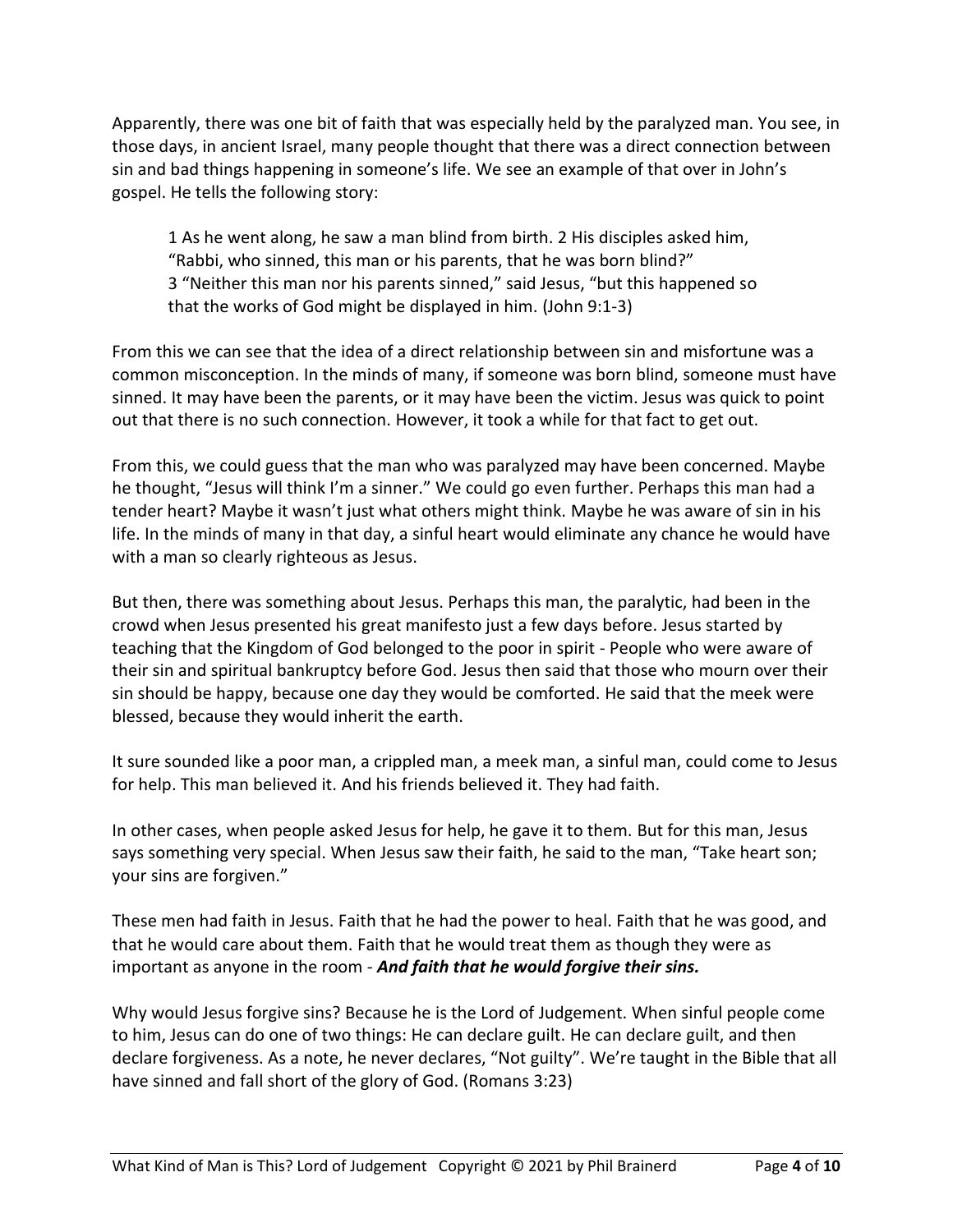## **II. Why can Jesus forgive sins? (Why is he the Lord of Judgement?)**

Now that we see how forgiveness comes to play in this story, let's ask a second question: Why can Jesus forgive sin? Why is he the Lord of Judgement? The men who were listening, the teachers and other officials, had problems with what Jesus just said.

3 At this, some of the teachers of the law said to themselves, "This fellow is blaspheming!" (Matthew 9:3)

We hear that word, "blasphemy" but we don't always stop to make sure we know what it means. It means to say or do something that shows contempt for God. It's the opposite of reverence, which is the proper attitude to have.

When Jesus announced that a man's sins were forgiven, something was obvious: It was obvious that *he* was the one doing the forgiving. To the teachers of the law, this was blasphemy. Once again, Mark tells us a little more:

6 Now some of the scribes were sitting there, questioning in their hearts, 7 "Why does this man speak like that? He is blaspheming! Who can forgive sins but God alone?" (Mark 2:6-7)

The scribes, the Pharisees, and the teachers of the Law, all received ongoing rebukes from Jesus because of their empty hearts. They distorted all kinds of things in the Word of God. Sometimes though, it was amazing how much they understood. They believed that Jesus, by forgiving sins, was doing something that only God could do. And you know what? That's right!

Let's read from the Psalms:

1 Have mercy on me, O God, according to your unfailing love; according to your great compassion blot out my transgressions. 2 Wash away all my iniquity and cleanse me from my sin. (Psalm 51:1-2)

When King David, the writer of this psalm, felt a need to be forgiven, he cried out to God. He wanted God to have mercy on him. He wanted God to show compassion. He wanted God to wash away all his iniquity. Why did he call out to God for that? Let's read more: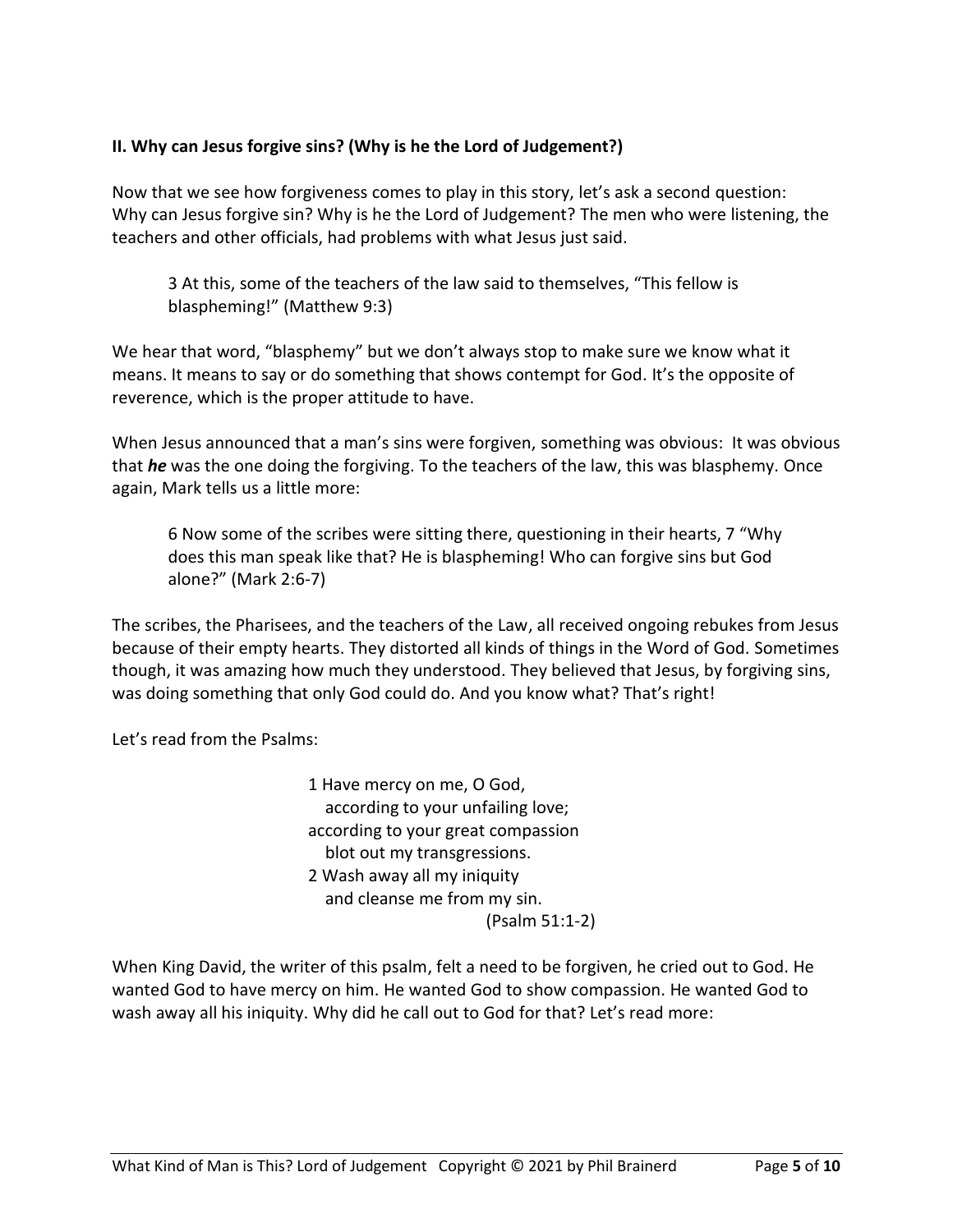3 For I know my transgressions, and my sin is always before me. 4 Against you, you only, have I sinned and done what is evil in your sight; so you are right in your verdict and justified when you judge. (vs 3-4)

David said that sin was a matter between him and God - Not anyone else. That's why only God can forgive sin.

Let's say that a clumsy person is walking down the street, and they step on my toe. They say, "Oh, I'm really sorry, please forgive me for stepping on your toe" In that case, I would forgive them - Or at least I should. Let's say though that someone across the street yells to the person who stepped on my toe, "I forgive you for stepping on Phil's toe." That's dumb. Only I can forgive someone who stepped on my toe. For someone who's not involved to jump in and say they have the authority to forgive wrongs against me is not only dumb, but also insulting! So, when someone sins, they're sinning against God. And only God can forgive them. And forgiving a sin when you're not God is an insult to God. The people who raised this point were on to something.

But those of us who are reading know more about the story: We know what the apostle John said when he started his book about Jesus:

In the beginning was the Word, and the Word was with God, and the Word was God. (John 1:1)

John tells us what the most important people in Israel didn't know: Jesus was God visiting the face of the earth. So, he had, and still has, the authority to forgive sins.

This wasn't the first time Jesus said something about judgement.

21 "Not everyone who says to me, 'Lord, Lord,' will enter the kingdom of heaven, but only the one who does the will of my Father who is in heaven. 22 Many will say to me on that day, 'Lord, Lord, did we not prophesy in your name and in your name drive out demons and in your name perform many miracles?' 23 Then I will tell them plainly, 'I never knew you. Away from me, you evildoers!' (Matthew 7:21-23)

Jesus clearly said that on the day of Judgement, *he* will be the one standing at the gates of heaven. *He* will decide who gets in, and who will not. Jesus can forgive sins because he is God.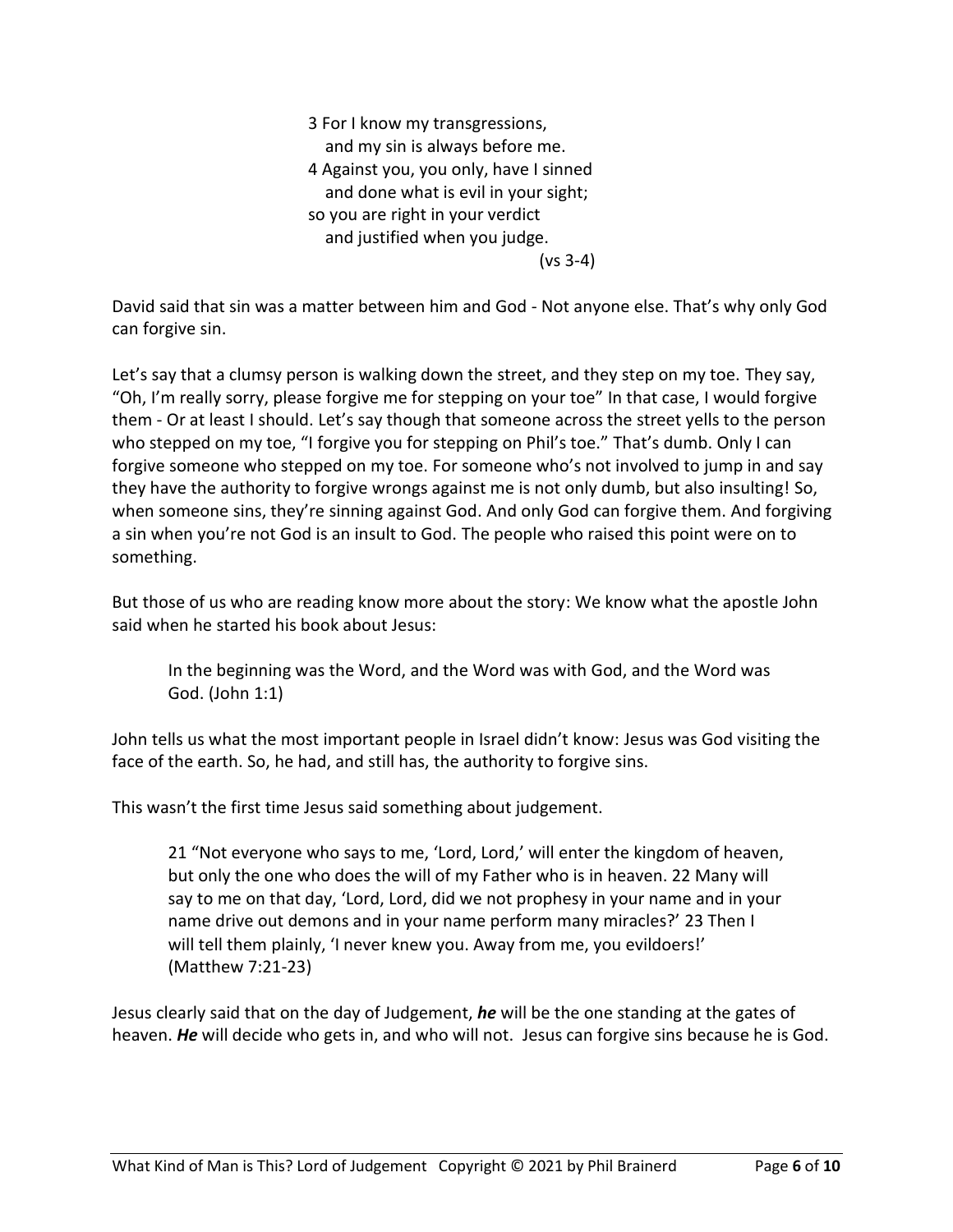More than that, Jesus knew that he would pay the penalty for the sins of the world.

"He himself bore our sins" in his body on the cross… (I Peter 2:24)

So, why can Jesus forgive sin? Why is he the Lord of Judgement? Because he is God And because he paid the penalty for our sins

#### **III. How hard is it to forgive sins?**

Now, there are things that can be said, but sometimes you need to drive the point home. Jesus does this in a spectacular way. And when he does that, he answers an important question: *How hard is it to forgive sins?*

4 Knowing their thoughts, Jesus said, "Why do you entertain evil thoughts in your hearts? 5 Which is easier: to say, 'Your sins are forgiven,' or to say, 'Get up and walk'? 6 But I want you to know that the Son of Man has authority on earth to forgive sins." So he said to the paralyzed man, "Get up, take your mat and go home." 7 Then the man got up and went home. (Matthew 9:4-7)

What's harder? Healing a paralyzed man or forgiving sin? We've talked about healing in the past. We learned that there are 30 trillion (with a 't') cells in the human body. To heal someone, you'd have to know where they all are and how they work. You'd have to find the ones that aren't working correctly. You'd have to fix them without breaking any of the others. To do all that, you would need the complete blueprint of a person's body. That's hard. Healing is heard.

How hard is it to forgive sin? We have no idea. Do sins have a price tag? Does one sin cost a hundred dollars while another costs a thousand? I heard someone suggest recently that the real problem of sin is that is separates us from God for eternity. If you have one sin, you're separated from God forever.

As we said, Jesus paid the price for our sins on the cross. Does that mean that he had to spend eternity separated from God, feeling the wrath of God, for every person who ever lived? Billions of people have lived on planet earth. Did Jesus have to suffer wrath and separation for billions times eternity?

In our limited minds, we cannot fully comprehend things like infinity or eternity. To our best mathematicians, infinity is as high as you can go. There's no point in multiplying infinity times anything. But you see, God is the Father of Eternity - He created infinity.

We don't know for certain, but whatever it took to pay the price for the sins of the world, Jesus paid it.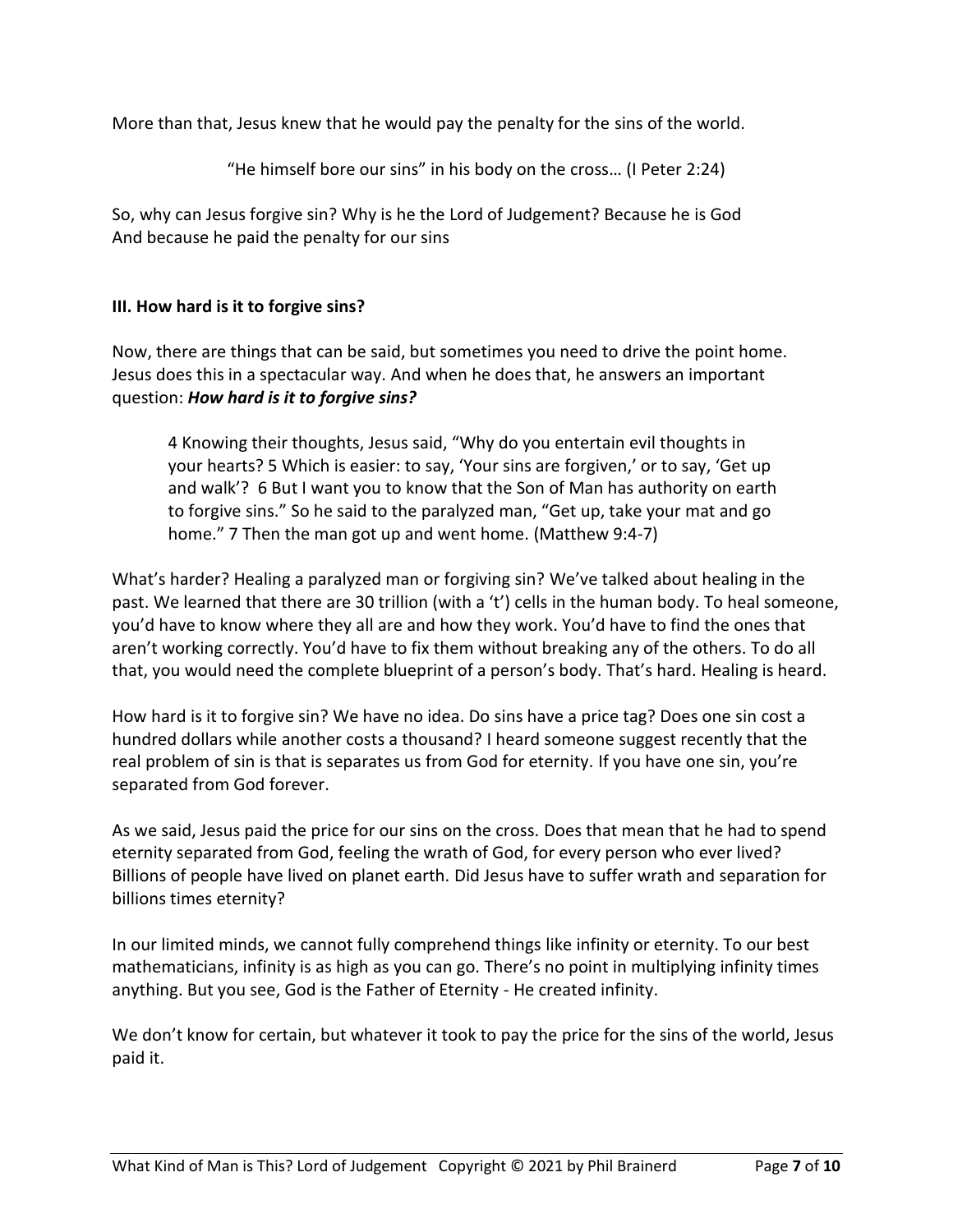What's harder, healing or forgiving sin? Both are hard. Both are things that only God can do. But my guess is that forgiving sins is much harder.

So, to make his point in a spectacular way, Jesus said, "Get up, and take your mat and go home." And the man did.

What kind of man is this? Lord of judgement. Jesus has the authority and the power to heal the most tragic of afflictions. He has the authority and the power to forgive sins. And the crowd could see that.

8 When the crowd saw this, they were filled with awe; and they praised God, who had given such authority to man. (Matthew 9:8)

They didn't know the end of the story yet, but the crowd could see that this was no ordinary man.

## **IV. What does this mean for us today?**

What does this mean for us today? Lots of things, but I'd like to focus on one point. We've just read about a man who was paralyzed. Most would say that there's not a whole lot that's worse. You would think that this man would be totally consumed by his affliction, but he wasn't. He suffered pain and loss and loneliness and lack of purpose. But there was one thing even more important than any of those things - His sin.

To this man, his biggest problem was his sin. Jesus knew that, too. That's why the first thing Jesus did was reassure this poor man. He let him know right away that his sins were forgiven.

Friend, what is your biggest problem? Most people think their biggest problem is their situation. Maybe they're concerned about money. Can they pay the rent? Can they put food on the table?

Many people worry about bigger things. Is there going to be a terrible war where nuclear weapons destroy the earth? Will we dump so much pollution into our environment that we'll all die from some horrible environmental catastrophe? Maybe the planet will melt? Maybe we'll all die from some horrible disease?

If you're worried about any of these things or something more, you're not a terrible person. - *It's just that none of these things are your biggest problem.*

Your biggest problem, and my biggest problem, is our sin. Our sin is such a big problem, that all the other things grow dim in comparison. Fortunately for us, Jesus knows what our biggest problem is.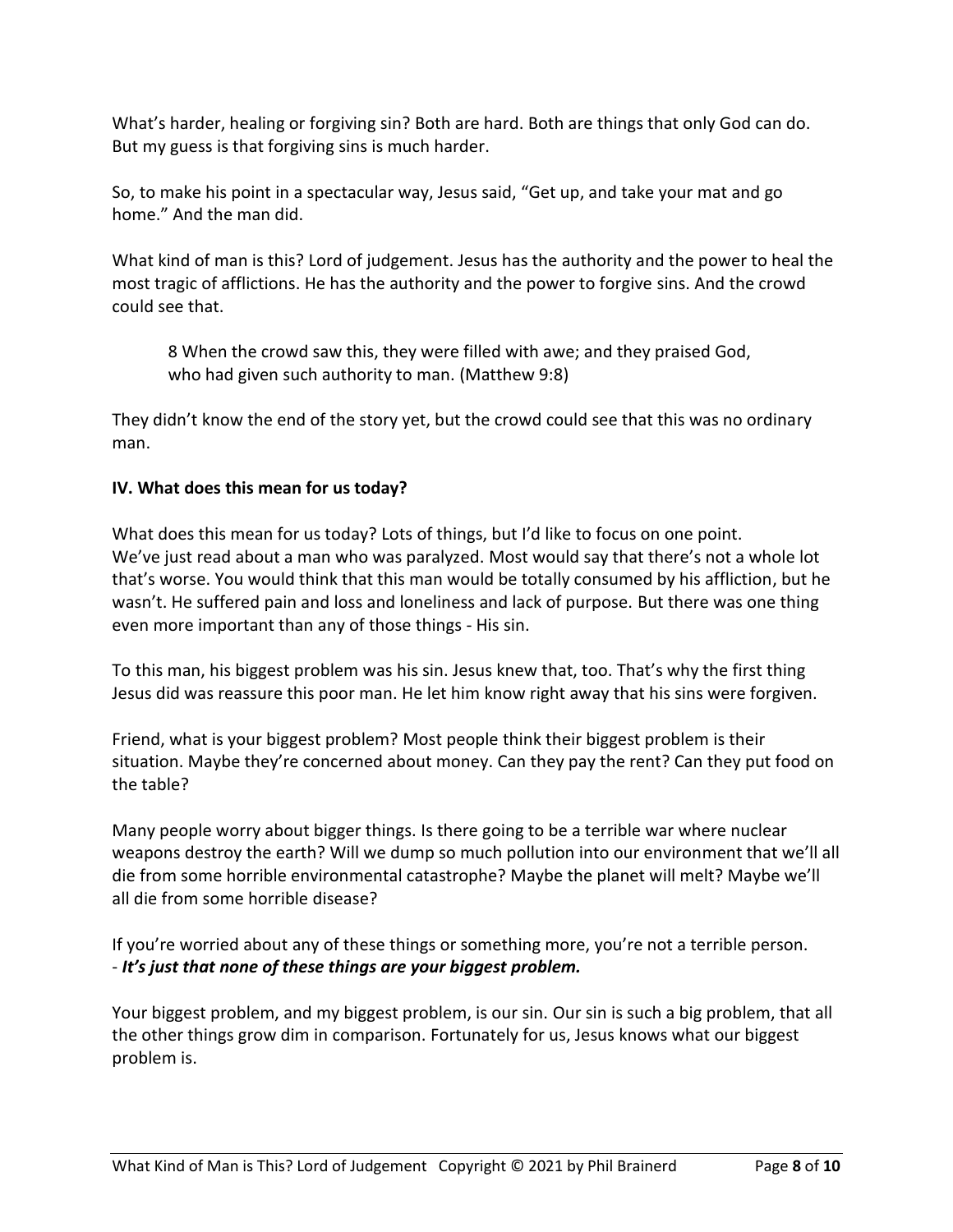What kind of man is this? He is the Lord of Judgment. And it's a good thing. He is God. He has the authority to forgive. And he is good. No one is too small or too unimportant. You are as important to him as the next person.

He is generous. How hard is it to forgive? It's hard. Our Lord Jesus loves us so much that he paid the penalty for our sin. He paid the price on the cross. He did the hard work so we wouldn't have to.

# **A Decision**

There are two kinds of people reading this.

1) If you've never asked Jesus to forgive your sins, do it today. Let us tell you how. There is some important information at the end of this article that will tell you how to contact us.

Believe me, sin is your biggest problem. Ask Jesus to forgive!

2) Then there are those who have done this. If that's the case, sin is no longer your biggest problem. If you truly came to Jesus and asked him to forgive, he has done it. You will spend eternity with Jesus in his kingdom.

However, sin is still a problem. Sadly, being forgiven does not make us perfect. We still sin often. And when we sin, we hurt others, and we hurt our ability to enjoy God. That's why we still need to confess our sins before God on a regular basis. "If we confess our sins", we are told, "he is faithful and just and will forgive us our sins and purify us from all unrighteousness." (I John 1:9)

## **Conclusion**

What kind of man is this? He is Lord of Judgement. Your biggest problem, and my biggest problem is our sin. Go to Jesus today and ask him to forgive your sins. He will gladly do it, because he loves you.

Let him show you his love today!